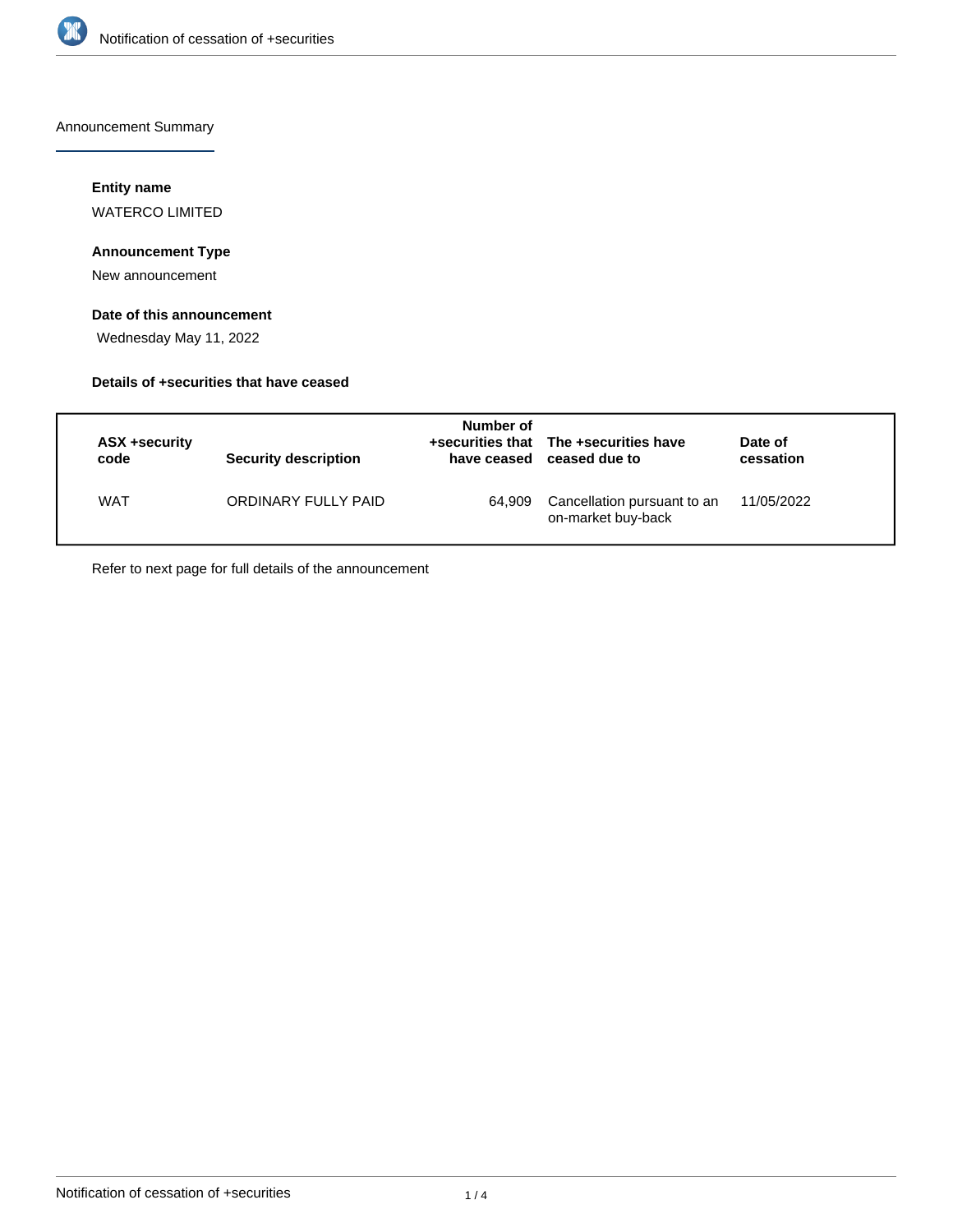

Part 1 - Announcement Details

#### **1.1 Name of +Entity**

WATERCO LIMITED

We (the entity named above) provide the following information about our issued capital.

**1.2 Registered Number Type** ABN

**Registration Number** 62002070733

**1.3 ASX issuer code** WAT

**1.4 The announcement is** New announcement

### **1.5 Date of this announcement**

11/5/2022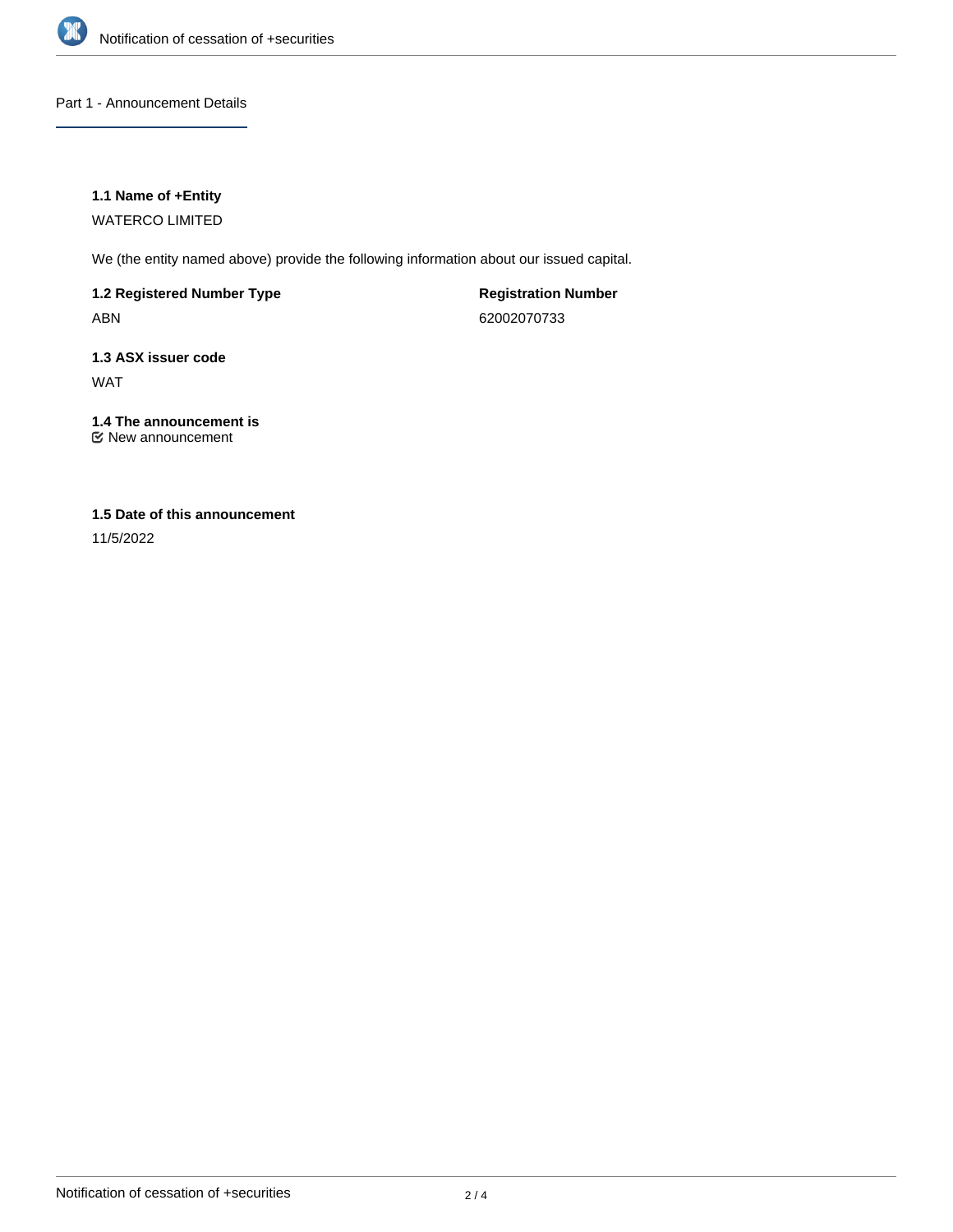

#### Part 2 - Details of +equity securities or +debt securities that have ceased

# **ASX +Security Code and Description** WAT : ORDINARY FULLY PAID **Quoted +equity securities or +debt securities that have ceased Number of securities that have ceased** 64,909 **Reason for cessation** Cancellation pursuant to an on-market buy-back **Date of cessation** 11/5/2022 **Is the entity paying any consideration for the cessation? In what currency is the consideration being paid?** AUD - Australian Dollar **Total consideration paid or payable for the securities** AUD 233,672.400000000000 Yes

**Any other information the entity wishes to notify to ASX about the cessation?**